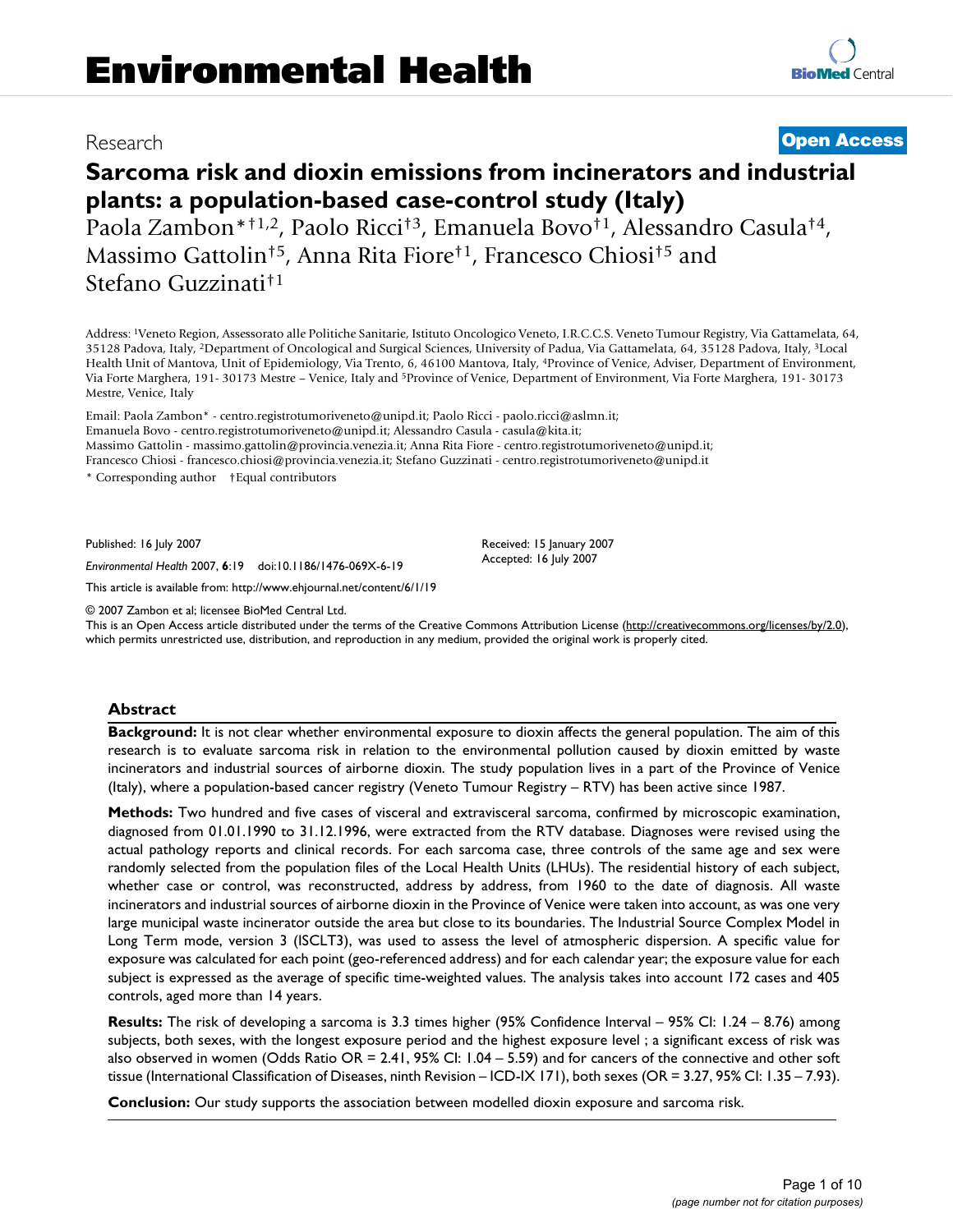# **Background**

The emissions from incinerators and industrial plants contain various substances classed as certain or suspected carcinogens: metals, heavy metals, polyaromatic hydrocarbons (PAHs), polycyclic aromatics (PCA), dioxins (PCDDs and PCDFs).

Polychlorinated dibenzo-*p*-dioxins (PCDD) and polychlorinated dibenzofurans (PCDF), commonly known as dioxins, are pollutants that are mostly generated by human activity. The main sources are combustion, metal smelting, refining, and processing, and chemical manufacturing and processing.

The most toxic of these compounds, which persist in the environment and bioaccumulate, is 2,3,7,8 tetrachlorodibenzo-*p*-dioxin (TCDD).

The two main routes through which dioxins enter the food chain and human diet are the following: air-plantsanimals and water-sediments-fish.

In 1997, the International Agency for Research on Cancer (IARC) classified TCDD as a Group I carcinogen on the basis of limited evidence in humans, sufficient evidence in animals and the consideration that the Ah receptor, through which dioxin acts, is present in both humans and animals [1]. The epidemiological evidence in humans was taken from 4 cohort studies carried out on subjects occupationally exposed to high levels of dioxin and from a study on the resident population of Seveso (Milan, Italy).

This evaluation was strongly criticised by Cole et al. [2] who, including in their analysis the data found in the literature after 1997, held that scientific evidence supported, if any, the hypothesis that TCDD was not a carcinogen. On the contrary, according to Steenland et al. [3], the new epidemiological and toxicological evidence reinforced the IARC's assessment and indicated that levels of exposure closer to those involving the general population can be carcinogenic.

The U.S. Environmental Protection Agency (EPA), which in 1985 had classified TCDD as a "probable human carcinogen" based on the data available at the time, concluded in the 2003 Reassessment [4] that TCDD was "best characterized as carcinogenic to humans".

In 2006, the National Research Council committee in charge of revising the *EPA draft Reassessment of the risks of dioxin and dioxin-like compounds*, unanimously concluded, based on the updating of carcinogen risk assessment guidelines, that TCDD should be classified "at least" as "likely to be carcinogenic to humans" [5].

Epidemiological studies indicate an increase in risk for tumours at all sites for high levels of exposure, while few and heterogeneous results are available concerning the effects in humans of long exposures at low levels, as well as at levels that the general population may be exposed to. In the Veneto region (North East Italy, 4,527,694 inhabitants at the 2001 census) a population tumour registry (Veneto Tumour Registry, RTV) has been active since 1987, covering the resident population in 15 of the 36 Local Health Units (LHUs) in which the region is divided. After the RTV reported an excessive risk of sarcoma in the period 1990–1996, the Regional Department for Prevention asked the RTV to carry out, in three LHUs within the Province of Venice, with the collaboration of the Municipality and the Province of Venice, an analytical study on dioxin exposure and sarcoma risk in this area.

# **Methods**

## *Study area*

The three LHUs involved in the study cover about one third of the Province of Venice, and the population of this area is about half of the provincial population (422,924 subjects, 2001 census), (Figure 1). The area includes the historical centre of Venice (LHU 16), the Venice mainland with the industrial area of Porto Marghera (LHU 36) and 9 Municipalities along the Brenta river (LHU 18).



Figure 1 The coloured areas indicate the LHUs studied; (small box: Italy, Veneto Region, province of Venice).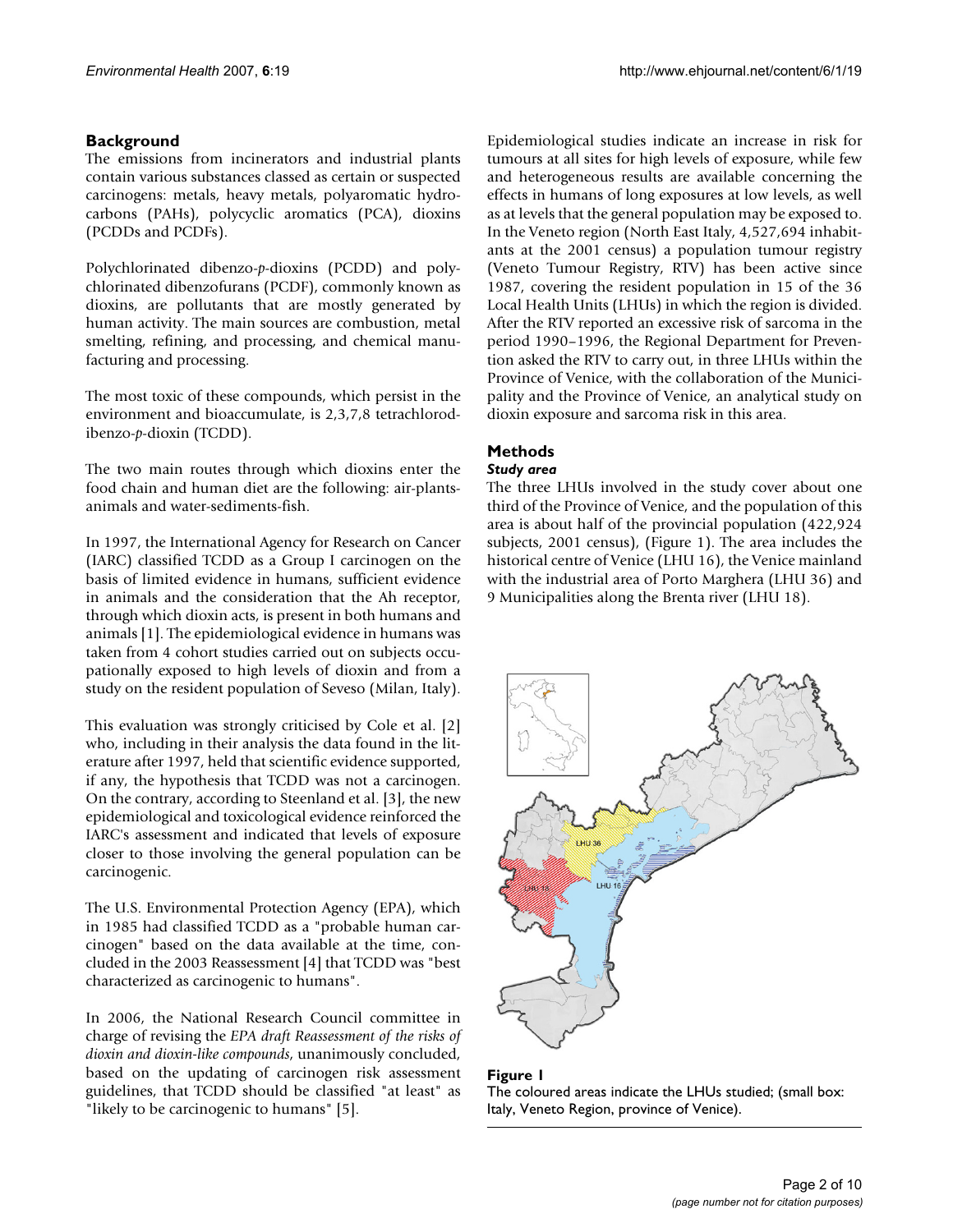Porto Marghera was the first Italian industrial area and its main plants are: a petrochemical industry (mainly chlorinated compounds), an oil refinery, industrial plants for the production and transformation of non-ferrous metals (aluminium, copper, and zinc), thermal power plants, waste incinerators. In the LHU of the Riviera del Brenta the main sectors are shoe manufacturing and steelworks, with limited agricultural production.

The rest of the provincial territory is not covered by the RTV.

# *Selection of cases and controls*

All histologically-confirmed cases of malignant sarcoma in all age groups and sites detected in the period between 1 January 1990 and 31 December 1996 were extracted from the RTV database, using the following International Classification of Diseases for Oncology, second edition (ICDO-II) morphology codes:

- M 880 – 892: not otherwise specified (NOS) sarcoma, fibrosarcoma, myxosarcoma, liposarcoma, myosarcoma;

- M 899: mixed mesenchymal sarcoma,
- M 904: synovial sarcoma
- M 912–913, M915 916: blood vessel sarcoma
- M 917: lymphatic vessel sarcoma
- M 954 957: nerve sheath sarcoma
- M 958: alveolar sarcoma

Mesotheliomas, Kaposi sarcomas, mixed forms and sarcomas with ICDO-II topography codes C 40–41 (bone) were excluded.

Diagnoses were revised by two RTV clinicians using the actual pathology reports and clinical records.

Two hundred and five cases met the criteria for inclusion and were resident at the time of diagnosis in one of the Municipalities of the 3 LHUs of the Province of Venice: 186 cases (90.7%) were confirmed by the revision. The diagnoses were classified according to the International Classification of Diseases, ninth Revision (ICD-IX). We used controls drawn from the general population files of the 3 LHUs studied, taking into account the life status and residence on 01.01.1990.

For each case, three individual matched controls were chosen at random among those of the same sex and age at the time of diagnosis. However, we verified that controls were not already in the RTV database with a diagnosis of sarcoma

#### *Reconstruction of residential history*

The residential history of each subject (186 cases and 558 controls) was reconstructed address by address for the period from 1960 to the date of diagnosis. Information was gathered from the Population Registries of each of the Municipalities where the subject had lived during the period studied. Each address, (total 1,823) in the Province was then geo-referenced, using the cartographic reference system for Italy (Gauss Boaga Projection) [6]. Only five addresses turned up to be non-existent as they are due to identity protection measures.

## *Exposure data*

A survey of the incinerators and industrial sources of airborne dioxin in the Province of Venice was carried out. A very large municipal waste incinerator in the neighbouring Province of Padua was also considered, because of its being very close to the boundary of the area under study.

Thirty-three plants were taken into consideration: 4 Industrial Waste Incinerators (IWI), 10 Municipal Solid Waste Incinerators (MSWI), 12 Medical Waste Incinerators (MWI), 3 thermal power plants, 1 oil refinery and 3 industrial plants for the production of primary aluminium.

Emission levels were calculated through a historical reconstruction of the technology used by each plant and the quantity and quality of the waste/refuse treated.

The analysis started off by using a series of indicators, taken from different sources, to define the point of emission peculiarity (high mass flow rate emissions and others) and emission factors in reference to the type of process and pollution reduction technologies applied.

# $E_i = A \times EF_i$

with:

 $\cdot$  E<sub>i</sub> = mass flow of i – pollutant emitted (kg/year);

 $A =$  activity key parameter, e.g.: raw material consumption, fuel used, final product obtained (ton/year);

**EF**<sub>i</sub> = Emission factor for PCDD/PCDFs ( $kg_{\text{pollutant}}/ton$ - $_{\text{fuel}}$ ).

The historical rating of dioxins released over the past 40 years required both a bibliographical and historical study of process analysis to collect data on raw material con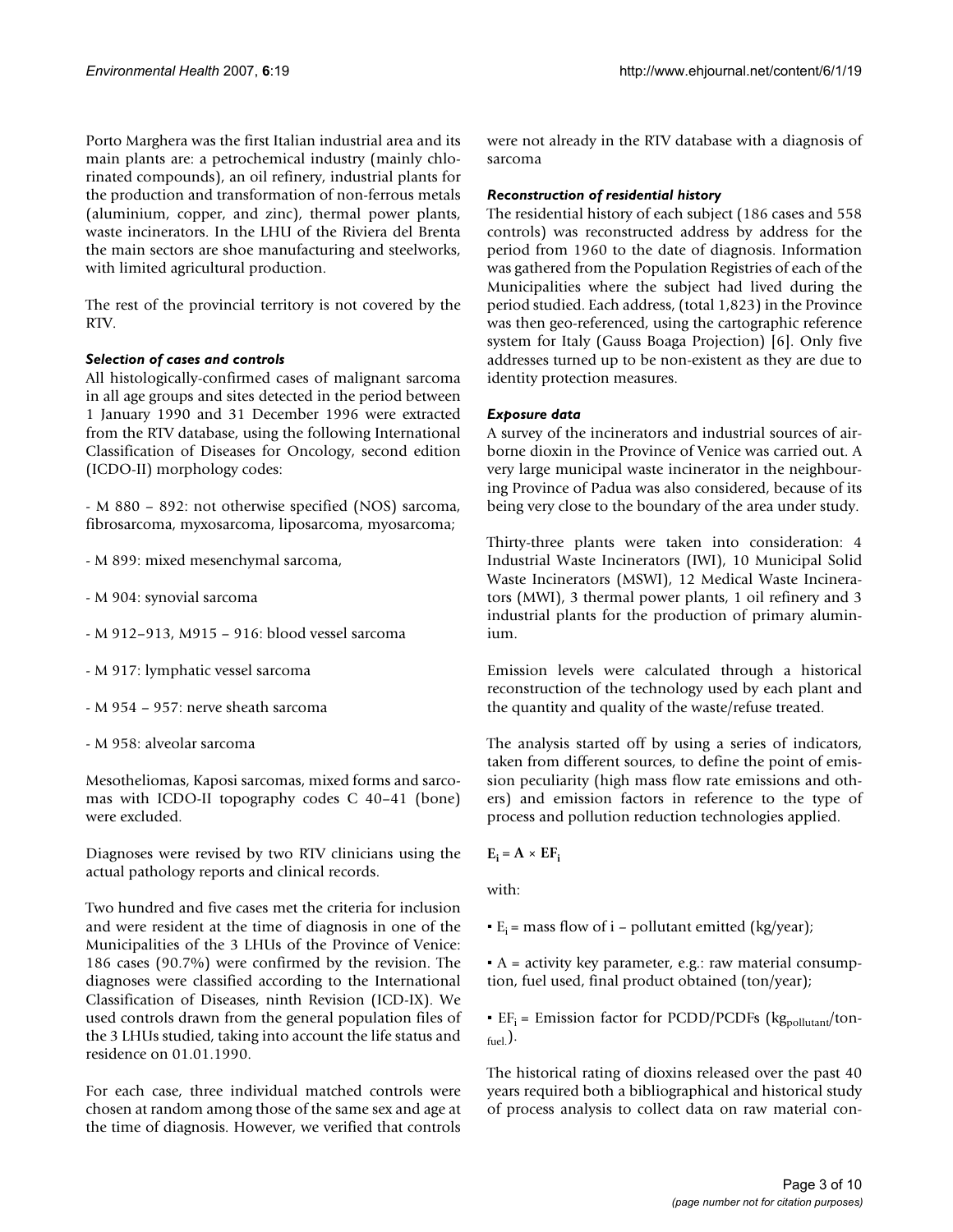sumption, start up, changes, improvements, and closing down of plants, as well as pollution reduction systems.

This kind of analysis provided awareness on process layout and changes spanning the last 40 years and also led to an inquiry into the characteristics of pollutant treatment systems.

For industrial sources of PCDD/PCDF emissions, location and operational data needed to calculate emissions were taken from the administrative documentation deposited in the offices of the Province of Venice, the agency in charge of control in this sector, and from the proceedings of an important lawsuit concerning the pollution caused by the petrochemical plant of Porto Marghera (Venice) [7].

With regards to solid urban waste, data were taken from the administrative documentation of the Province of Venice and also from technical surveys carried out at plant sites. The documentation was integrated with interviews and questionnaires to engineers of the plant managing companies. With regards to hospital incinerators, data were taken from the administrative documentation of the Veneto Region, which carried out a survey of these incinerators in 1984 in order to plan their gradual shutdown.

It was thus possible to identify the period when each plant was active and the type of incinerator with acceptable accuracy. The quantity of waste disposed was calculated on the basis of parameters provided in the documents of the Veneto Region: number of beds; their level of occupation, amount of waste per patient per day, divided into assimilable or non assimilable to urban waste.

The Industrial Source Complex Model in Long Term mode, version 3 (ISCLT3) model, developed by the US EPA, was used to assess the level of atmospheric dispersion of the polluting substances; the model takes into consideration wind speed and direction and the degree of atmospheric stability which causes fog to form [8].

A specific value for exposure was calculated for each point (geo-referenced address); the value for each address in a given year is the sum of the values calculated for the plants that were active during that year and were located within a 50 kilometre radius. The exposure value for each subject is the average of the values of the single addresses,



Trend by year of the emission  $\mathcal{P}$  in the incinerators and industrial plants (I-TEQ gr/s) and industrial plants (I-TEQ gr/s) and industrial plants (I-TEQ gr/s) and industrial plants (I-TEQ gr/s) and industrial plants ( Trend by year of the emission levels of the incinerators and industrial plants (I-TEQ gr/s).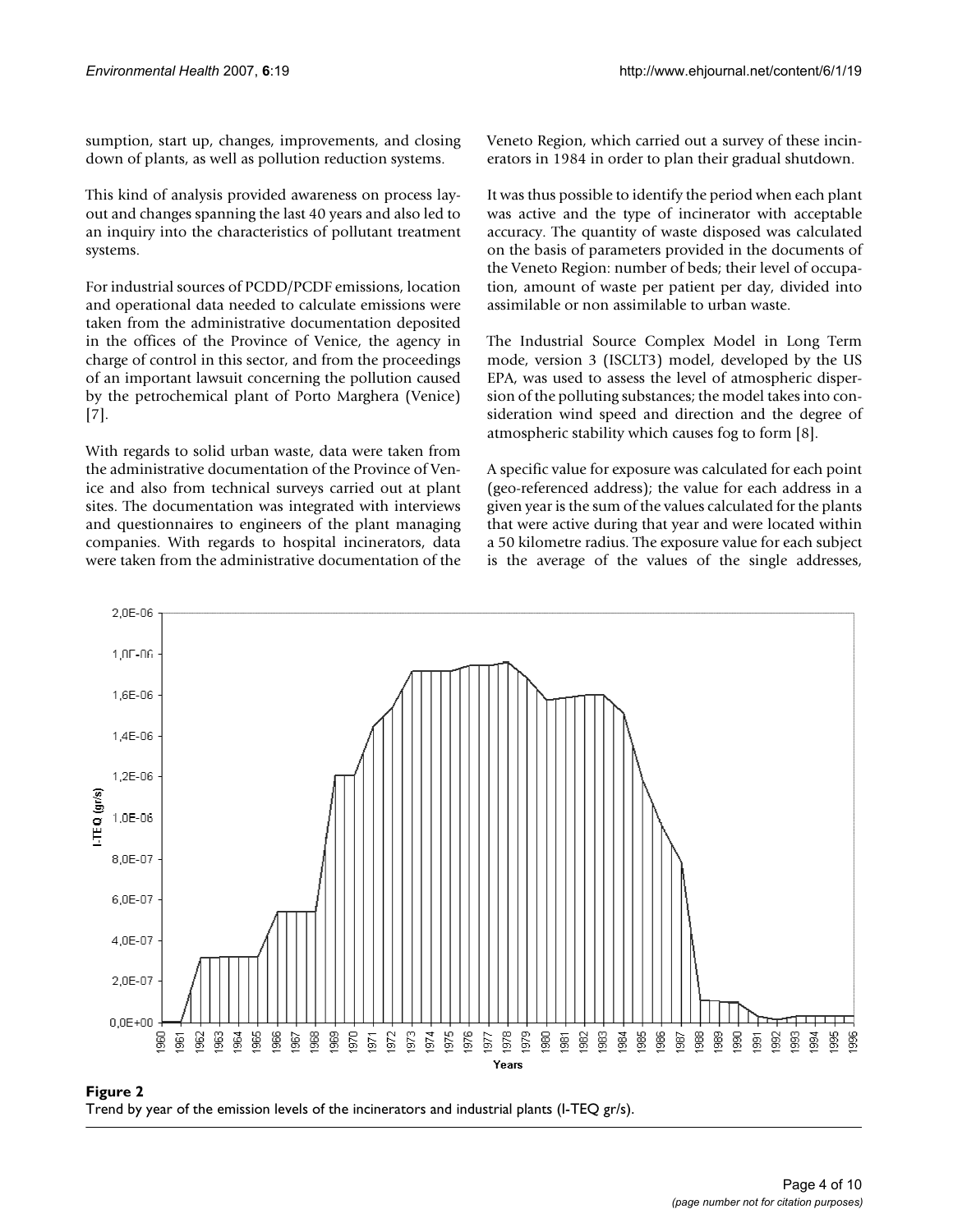weighted by time, i.e., by the number of days the subject lived at that specific address. This exposure value was expressed in WHO TEQ (PCDD/PCDFs), using 1998 Toxic Equivalency Factors (TEF) values [9].

Figure 2 shows a graph of emission levels over time; the value of each year was obtained by adding the emissions of all the plants active that year. The peak was reached in the period 1972 – 1986, after which emissions returned to their former level.

# *Population on analysis*

Seventeen controls out of 558 were lost because the Municipal Population Registers showed that by 1990 they were either no longer resident or had died.

The following subjects were also excluded from the analysis:

- 3 childhood cases, born after 1986 when the exposure studied had ceased and their 9 matched controls;

- 2 cases, correlated with recognised risk factors: one radiation-induced case and one associated with von Recklinghausen's disease [10] and their 6 matched controls;

- 9 cases of subjects who did not continuously reside in the Province or moved there after 1969; since it was not possible to assign a level of exposure to addresses in other provinces, in our study we only considered subjects who were already living in the area under study in 1969 or resided there from birth. We believe subjects could not be exposed before 1969 even if they resided elsewhere because Porto Marghera (Venice) was the first industrial area created in Italy after the Second World War and Veneto was also the place were the first incinerators for urban and hospital waste were built; we also excluded their 27 matched controls;

Moreover, among controls we also excluded the following:

- 59 controls with malignant tumours, all sites, registered in the RTV database, because dioxins are considered to be carcinogens for all types of cancer: only cases of non melanoma skin cancer were accepted;

- 35 controls who were not continuously resident in the Province or had moved there after 1969. Some controls were excluded for both reasons; in this case only the first reason given in the list above counted. Therefore people without malignant tumours, residing in the Province since 1960 (beginning of the exposure), or having moved there before 1970 (since exposure is unlikely in other Provinces before 1970), or born in the Province before 1986 (end of the exposure period) were included as controls. The population of the study was made up of 172 cases (92.5%) and 405 controls (72.6%).

We also performed a sensitivity analysis only on subjects that had permanently resided in the area since 1960 or resident from birth (168 cases and 384 controls).

# *Statistical analysis*

Analyses were carried out on the total study population, divided into three classes of average exposure and two classes of length of exposure, as well as by sex and the following ICD-IX codes: ICD-IX 171 (malignant neoplasm of connective and other soft tissue), ICD-IX 158 (malignant neoplasm of retroperitoneum and peritoneum), ICD-IX 173 (malignant neoplasm of skin other than melanoma of skin, Kaposi's sarcoma and skin of genital organs) and all other codes (visceral sites).

We fitted a quadratic logistic regression spline model to estimate the Odds Ratio curve as a function of the level of exposure used as continuous variable; the values of the points at which the curve slope changed were rounded and taken as cut-off points  $(4 \text{ and } 6 \text{ fg/m}^3)$   $(11,12)$ . For the exposure length classes, we considered the approximate median value. Sarcoma risks by sex and by ICD-IX code were only analysed for level of exposure because the time-period variable was not significant. We used conditional logistic regression to calculate Odds Ratio (OR) values and 95% Confidence Interval, and the Wald chisquare test for trend, using the SAS Software [13,14].

In addition, to examine the spatial distribution of subjects, we also performed a cluster analysis with a Bernoulli model, applying spatial scan statistic with 999 Monte Carlo replications and 50% of the total study population as maximum cluster size [SatScan Software,15]. In this analysis, for every subject, whether case or control, we only considered the geographical location of the address where he/she was resident in the peak period for emissions (1972–1986). When a subject had lived at more than one address in that period, then the address at which he or she had lived for the longest period was taken into account (prevalent address). Length of period of residency was greater than 10 years out of 15 for 86% of subjects and greater than 13 out of 15 years for 67%.

# **Results**

The first step in our analysis was to calculate the risk among the population that had permanently resided in the area since 1960 or, for younger subjects, was resident from birth: this population included 168 cases and 384 controls with a median exposure value of  $4.22 \text{ fgr/m}^3$  and a median length of 32.84 years. Analysis by quartiles of the population, with cases and controls taken together,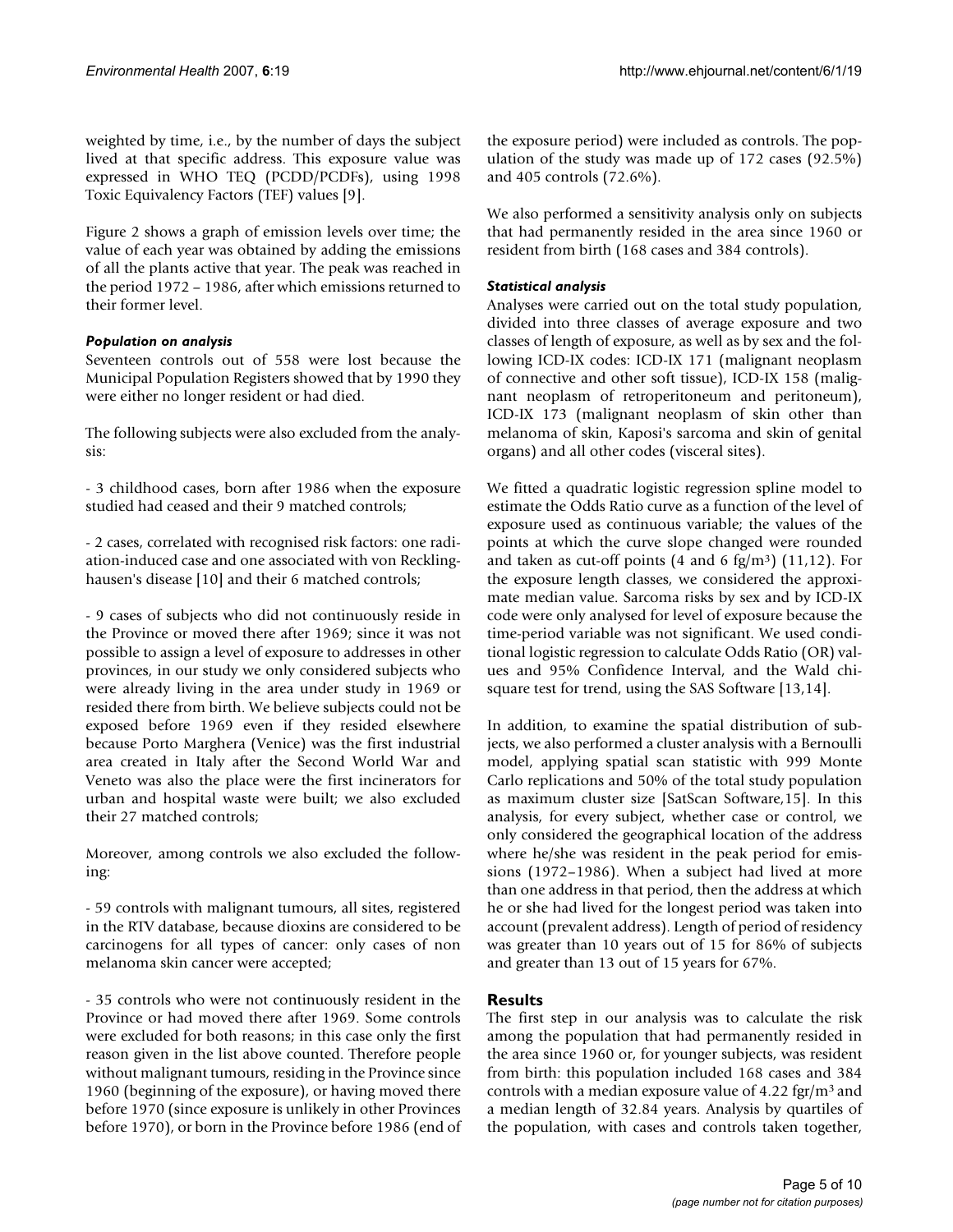|                            |                                          | Average exposure (fgr/m <sup>3</sup> )      |                                               |
|----------------------------|------------------------------------------|---------------------------------------------|-----------------------------------------------|
| Length of exposure (years) | < 4<br>Cases/Controls<br>OR.<br>(95% CI) | $4 - 6$<br>Cases/Controls<br>OR<br>(95% CI) | $\geq 6$<br>Cases/Controls<br>OR.<br>(95% CI) |
| < 32                       | 10/41<br>$\mathsf{I}^*$                  | 41/100<br>1.67<br>$(0.76 - 3.68)$           | 14/26<br>2.57<br>$(0.95 - 6.92)$              |
| $\geq$ 32                  | 45/120<br>1.61<br>$(0.71 - 3.63)$        | 42/92<br>1.91<br>$(0.84 - 4.34)$            | 20/26<br>3.30<br>$(1.24 - 8.76)$              |
| Total                      | 55/161<br>$\mathsf{I}^*$                 | 83/192<br>1.27<br>$(0.84 - 1.91)$           | 34/52<br>2.08<br>$(1.19 - 3.64)$              |

#### **Table 1: ORs and 95%CI of sarcoma by length and levels of exposure (both sexes, all sites)**

\* Reference category

revealed an OR value of 1.86, with 95% CI: 1.11 – 3.13 in the most exposed quartile. This OR value is almost the same as that related to the most exposed quartile calculated on a population of 172 cases and 405 controls, which includes the 25 subjects (4 cases and 21 controls) not resident at 01.01.1960 but who moved to the Province of Venice before 01.01.1970: OR = 1.91, 95% CI: 1.14 – 3.19.

Further analysis was then carried out on this population of 172 cases and 405 controls. In this population, the median exposure value for cases and controls taken together was 4.25 femtogramms/m3 and the median value of length of exposure was 32.74 years.

Table 1 shows the distribution of cases and controls in relation to the three levels of average exposure and two classes of length of exposure, with the corresponding OR values and Confidence Interval (95% CI). Risk increases in relation to both the duration and the extent of exposure and is statistically significant in the class with longest period and highest level of exposure (OR = 3.30, 95% CI:  $1.24 - 8.76$ .

In both sexes, risk increases in relation to the level of exposure but reach statistical significance only for women, with an OR of 2.41 among the most exposed (95% CI: 1.04 – 5.59) and a significant test for trend ( $p < 0.04$ ) (Table 2).

Table 3 shows analysis for ICD-IX code for both sexes. In the most exposed cases, with ICD-IX 171 code (connective and other soft tissue) there is a significant risk excess (OR = 3.27, 95% CI: 1.35 – 7.93); risk increases for visceral sites, as well (OR = 2.45, 95% CI: 0.96 – 6.28), while there is no evidence of risk for sarcomas in peritoneal/retroperitoneal (ICD-IX 158) and skin sites (ICD-IX 173).

The spatial scan statistic identified the most likely cluster for the Bernoulli model in four neighbouring Municipalities, all covered by LHU 18 (Riviera del Brenta). The spatial cluster consisted of 19 cases whereas 8.35 were expected; the Observed/Expected ratio is 2.28, statistically significant ( $p = 0.048$ ).

|  |  |  | Table 2: ORs and 95%CI of sarcoma (all sites) by sex and levels of exposure |
|--|--|--|-----------------------------------------------------------------------------|
|  |  |  |                                                                             |

| <b>Sex</b>      | Average exposure $(fgr/m^3)$        |                                          |                                           |                      |
|-----------------|-------------------------------------|------------------------------------------|-------------------------------------------|----------------------|
|                 | <4<br>Cases/Controls<br>OR (95% CI) | $4 - 6$<br>Cases/Controls<br>OR (95% CI) | $\geq 6$<br>Cases/Controls<br>OR (95% CI) | $\chi_1^2$ for trend |
| <b>Males</b>    | 31/83                               | 39/88                                    | 17/26                                     | 2.05                 |
| (Ca/Co: 87/197) | $\mathsf{I}^*$                      | $\mathbf{L}$<br>$(0.63 - 1.96)$          | 1.86<br>$(0.87 - 3.95)$                   | $(p = 0.1517)$       |
| <b>Females</b>  | 24/78                               | 44/104                                   | 17/26                                     | 4.30                 |
| (Ca/Co: 85/208) | $\mathsf{I}^*$                      | 1.47<br>$(0.82 - 2.66)$                  | 2.41<br>$(1.04 - 5.59)$                   | $(p = 0.0382)$       |

\* Reference category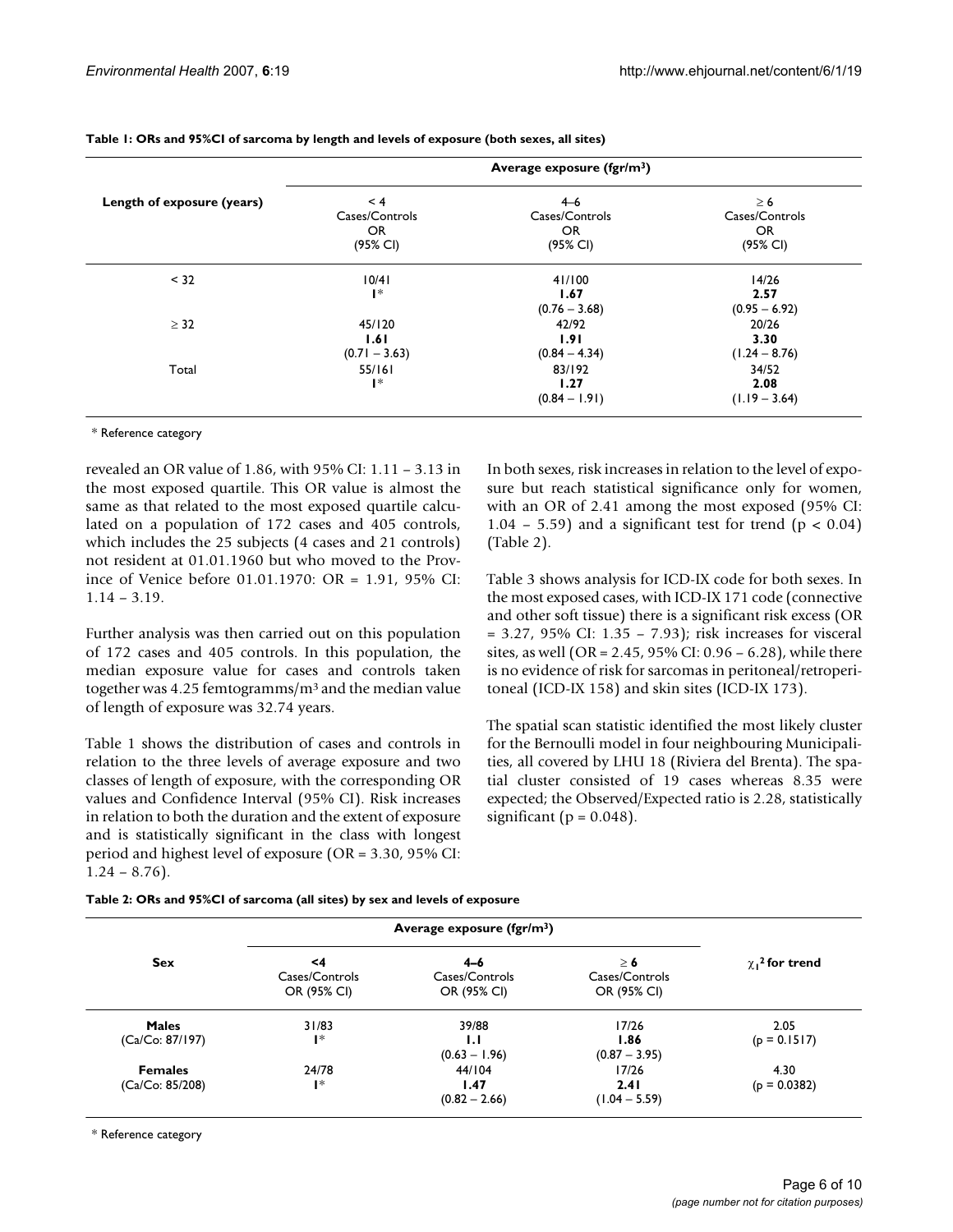| <b>ICD-IX</b> code       | Average exposure $(fgr/m3)$         |                                          |                                           |                      |
|--------------------------|-------------------------------------|------------------------------------------|-------------------------------------------|----------------------|
|                          | <4<br>Cases/Controls<br>OR (95% CI) | $4 - 6$<br>Cases/Controls<br>OR (95% CI) | $\geq 6$<br>Cases/Controls<br>OR (95% CI) | $\chi_1^2$ for trend |
| $ICD-IX$ $171$           | 25/80                               | 39/93                                    | 17/17                                     |                      |
| (Cases/Controls: 81/190) | $\mathsf{I}^*$                      | 1.35                                     | 3.27                                      | 5.89                 |
|                          |                                     | $(0.73 - 2.48)$                          | $(1.35 - 7.93)$                           | $(p = 0.0152)$       |
| <b>ICD-IX 173</b>        | 5/12                                | 10/20                                    | 2/11                                      |                      |
| (Cases/Controls: 17/43)  | $\mathsf{I}^*$                      | 0,04                                     | 0.34                                      | 0.51                 |
|                          |                                     | $(0.31 - 4.71)$                          | $(0.03 - 3.43)$                           | $(p = 0.4758)$       |
| <b>ICD-IX 158</b>        | 6/14                                | 12/27                                    | 3/8                                       |                      |
| (Cases/Controls: 21/49)  | $\mathsf{I}^*$                      | 1.06                                     | 0.8                                       | 0.03                 |
|                          |                                     | $(0.33 - 3.43)$                          | $(0.14 - 4.45)$                           | $(p = 0.8625)$       |
| <b>Visceral sites</b>    | 19/55                               | 22/52                                    | 12/16                                     |                      |
| (Cases/Controls: 53/123) | l*                                  | 1.24                                     | 2.45                                      | 3.02                 |
|                          |                                     | $(0.60 - 2.55)$                          | $(0.96 - 6.28)$                           | $(p = 0.0823)$       |

#### **Table 3: ORs and 95%CI of sarcoma by ICD-IX code1 and levels of exposure, both sexes**

\* Reference category

1ICD-IX 171: malignant neoplasm of connective and other soft tissue;

ICD-IX 173: malignant neoplasm of skin (other than melanoma of skin, Kaposi's sarcoma and skin of genital organs);

ICD-IX 158: malignant neoplasm of retroperitoneum and peritoneum.

#### **Discussion**

The results of our research clearly show a significant increase in the risk of sarcoma, correlated both with the level and the length of environmental modelled exposure to dioxin-like substances. The risk excess is also evident in females, and, for both sexes taken together, for cancers of the connective and other soft tissue (ICD-IX 171).

A few observations should be made here regarding methods.

We believe that cases have been correctly and completely identified, as they are incident cases taken from a permanent tumour registry (RTV) that has been active for many years and whose data have been published since 1987 in the "Cancer Incidence in Five Continents" publications of the International Agency for Research on Cancer, Lyon [16,17].

By consulting the actual pathology reports and clinical records gathered by the RTV we were able to identify mixed forms (carcinosarcomas), sarcomas with "bone" topography, "possible" diagnoses, and cases associated with other known risk factors.

We used the LHU population files in order to obtain our control population. We found a few errors regarding municipality of residence and vital status in some of the records for the period. However, reconstruction of each subject's residential history on the basis of local municipal archives allowed us to retrospectively eliminate those subjects who were not resident in the areas studied on 01.01.1990, or who had died before then. About 10% of the controls were excluded from the study because they were affected by malignant cancer (all sites) registered in the RTV database; 6% of the controls were excluded on grounds of residency, a number comparable to the 4.8% of the cases excluded for the same reason. The final ratio of cases to controls was 2:3 for men and 2:4 for women.

The most complex methodological question concerns how dioxin exposure was calculated.

The ISCLT3 dispersion model requires the following meteorological variables: wind direction, speed and frequency; classes of atmospheric stability and vertical remixing. The only source that could provide this information for the period under study were the weather records from the Venice airport. They were used to calculate the emissions over the entire area and this could mean that estimates for the more distant plants are less accurate. However, we feel that this method does offer a fairly good representation of exposure. Cluster analysis identifies the highest risk area as 4 adjoining municipalities on the Brenta Riviera, and we note that this is also the area with the addresses that have the highest exposure levels, which is consistent with the prevalent wind direction.

Furthermore, the excess risk given by cluster analysis is close to the value of the Standard Incidence Ratio (SIR) calculated by the RTV for incident cases of sarcoma with ICD-IX 171 code in the period 1990 – 1996 in the Riviera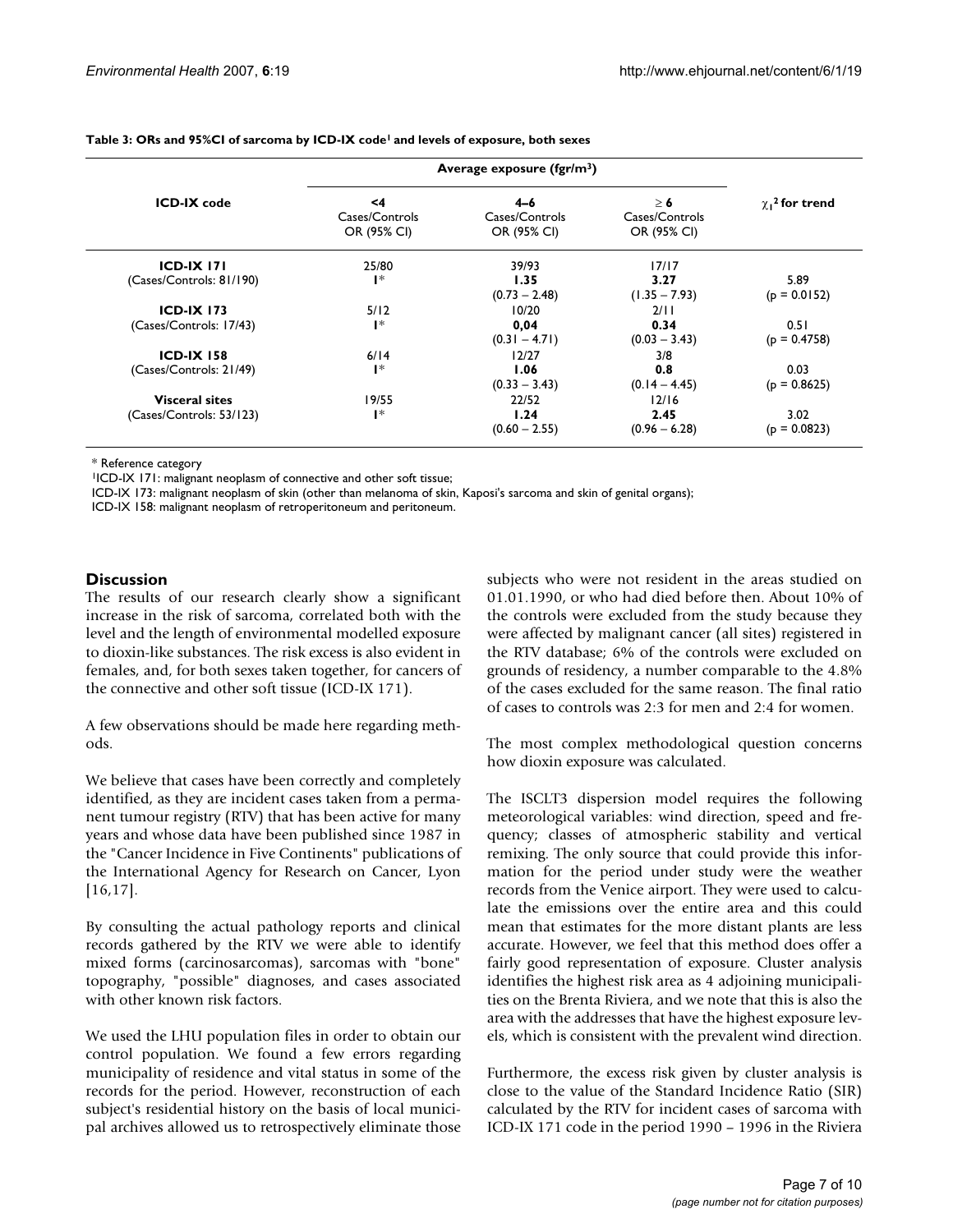del Brenta LHU. The SIR value was 1.82 (95% CI: 1.13 – 2.69) for males and 2.28 (95% CI:1.44 – 3.30) for females [18].

In 2003, a comparison was made between the modelled and monitored concentrations of three polluting substances (SO2, PTS, Nox); the agreement between the two different values for SO2 was more than satisfactory while for PTS and Nox which, unlike SO2, are not mainly of industrial origin, there was a larger difference [19]. However, because there are no measurements of dioxin levels available for the period studied, we cannot check our estimates against historical samplings. We evaluated other hypotheses of risk factors as alternatives or concurrent to the environmental pollution considered here: factors such as eating habits and occupational exposure.

The three LHUs cover a relatively small population (423,000 residents) and there is no reason to suppose that the eating habits of the cases are very much different from those of the controls, or that those of the people living on the Riviera del Brenta (inland) should be so very different from those of the Venetian lagoon dwellers. Furthermore, a recent study carried out by the Veneto region to monitor the level of dioxins and PCBs in foodstuffs (fish, meat, eggs, milk) suggested that the highest levels of these substances are found in shellfish, which are probably eaten more often in the lagoon area [20]. However, we have no specific information on consumption of local animal and plant products that could have been more highly contaminated by PCDD/PCDFs emitted by the incinerators and industrial plants.

We have no information about social status and only partial knowledge regarding occupation, nevertheless we consider it unlikely for occupational exposure to have had much influence, since to our knowledge, there were no industries in the area at the time where there would have been risk of exposure to dioxins. As regards cases between 35 – 69 years, the names of the firms and the industrial sectors that employed the private sector workers still active in 1974 are recorded in the electronic database of the Italian National Institute for Social Security (INPS) [21]. Only 35 subjects were found in this list, none of whom would appear to have worked in areas of production where there was a risk of exposure related to sarcoma. Subjects over 70, thus born prior to 1926, had plausibly retired from work by 1976, since the retiring age at the time was 50. If the source of exposure had been occupational, the latency time would have been extremely long, making this hypothesis unlikely.

Instead, the time elapsed between the exposure under study (1972 – 1986) and sarcoma diagnosis is compatible with the latency time of the carcinogenic effects of dioxin

both in older and younger subjects. The study population had been widely exposed: 40% had lived at an address that was less than two kilometres and 88% within 5 kilometres from an incinerator or industrial plant.

Lastly, the significant excess of risk observed in women was unlikely to be due to occupational exposure, being instead primarily attributable to environmental exposure, given that women were less mobile in the past and would have rarely been subject to risk of occupational exposure to the pollutants studied.

A recent review of the literature on epidemiological studies concerning the effect on health of exposure to emissions from waste incinerators showed that a significant association between exposure and cancer was made in two thirds of the studies published by 2003 [22]; the strongest evidence of an association is in lung cancers, cancer of the larynx and non-Hodgkin lymphoma.

Exposure to dioxin has been associated with an increased risk of sarcoma [23-25] but the results of the studies are not yet conclusive. A recent study [26], carried out in Finland, examined 110 cases of soft tissue sarcoma and 227 hospital controls; exposure to dioxin was measured using the concentrations found in sub-cutaneous fat samples and risk did not increase with exposure; rather, the lowest level showed the highest risk in all types of analysis.

So far, very few studies have analysed the relationship between risk of sarcoma and emissions from incinerators. In 2000, Viel et al. [27] identified a cluster of sarcomas and non-Hodgkin lymphomas in a population living near a municipal waste incinerator, with high levels of emissions, at Besançon, France. Later studies have confirmed the result for non-Hodgkin lymphomas [28], but not for sarcomas [29]. Excess risk for non-Hodgkin lymphomas was only present in the area with the highest estimated concentrations of dioxin.

Comba et al. [30] reported a significant increase in the risk of sarcoma associated with living within a two kilometre radius of an incinerator burning industrial waste. The cluster is remarkable for the net prevalence of women among the cases: given that these women would not have been exposed to risk for occupational reasons, there can be no other explanation apart from the proximity of their home to the incinerator and excess risk does not extend beyond the 2 kilometre radius.

In order to define the level of exposure, the two studies carried out in France on clusters of non-Hodgkin lymphomas and sarcomas used a Gaussian type dispersion model which highlighted wind direction when identifying areas with different levels of pollution and gave a geographical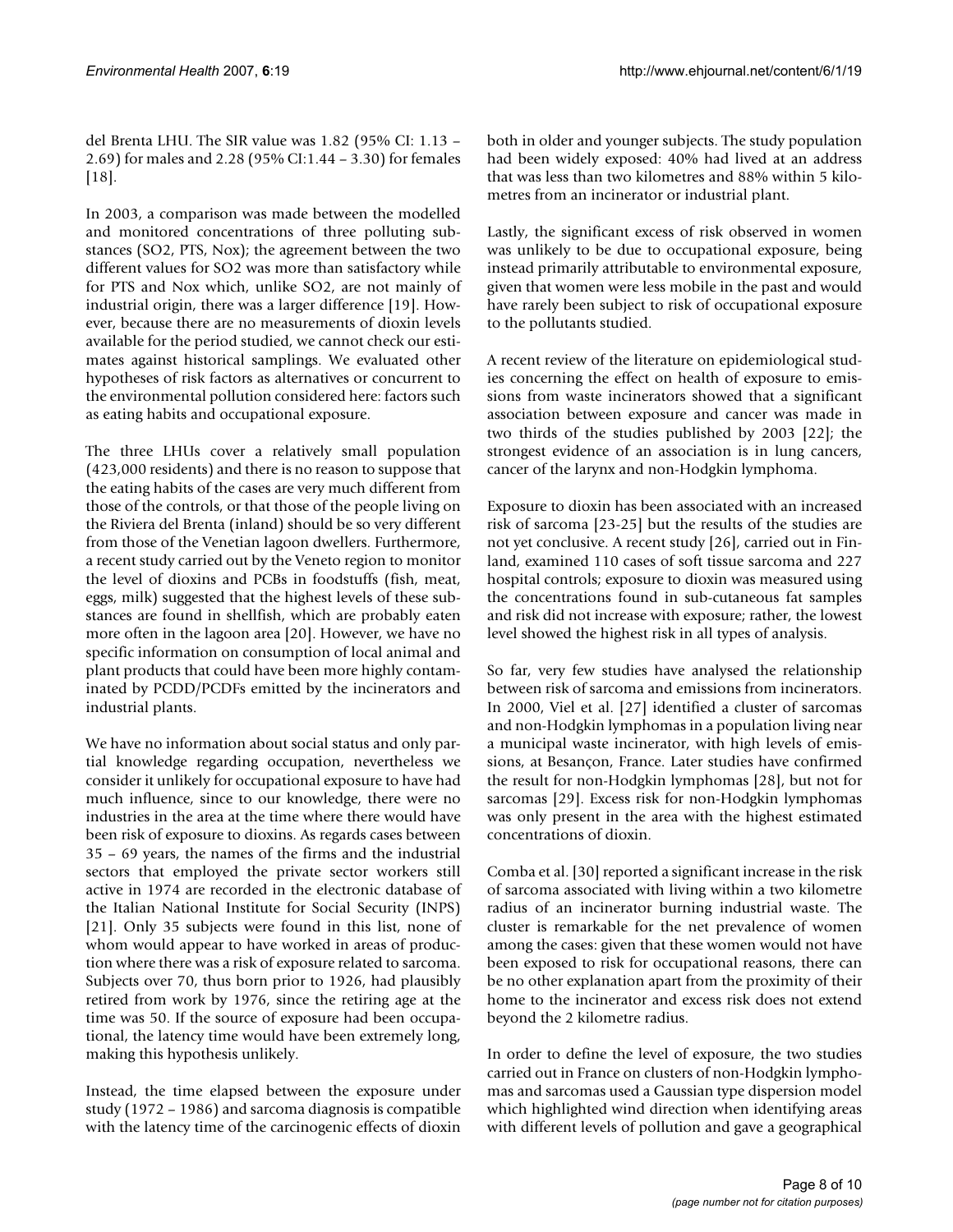representation of pollution. The same authors also conducted a further study in order to validate their method, using soil samples. On flat terrain they discovered a significant association between their estimated dioxin concentrations and the log-transformed measured dioxin soil concentrations, while in the more topographically complex areas their model tended to overestimate concentrations [31].

We used an analogous dispersion model and from the topographical point of view the entire Province is completely flat, so our estimates probably do provide a good estimate of dioxin exposure.

## **Conclusion**

Epidemiological evidence of the carcinogenic effect of dioxins is essentially supported by studies carried out on populations exposed to high levels of dioxins due to occupation or accident.

We believe that the results of our study support the association between modelled dioxin exposure and sarcomas in a general population exposed for a prolonged period of time to what are, in all likelihood, much lower concentrations.

#### **Competing interests**

The author(s) declare that they have no competing interests.

#### **Authors' contributions**

PZ is the principal investigator of this study. As such she participated in the design, planning, data analysis and writing of the present paper.

PR contributed equally to this work.

EB created the SAS archive of the residential history of the subjects and carried out the geo-referencing of addresses.

AC, MG and FC gathered analytical information on the incinerators and estimated the values of exposure.

ARF contributed to the revision of the diagnoses.

SG performed the statistical analysis.

All authors read and approved the final manuscript.

#### **Acknowledgements**

The Authors would like to thank Fiorella Carmen Stocco, Luigino Dal Maso, Rossella Bonavita, and Maurizio Mauro for their technical help. The Authors would also like to thank the Veneto Region, in particular Antonio Ferro and Gianni Gallo, the Province and Municipality of Venice, particularly Environment councillors Ezio Da Villa and Paolo Cacciari, for promoting and supporting this study.

This study has been sponsored by:

Regione Veneto (DGR 2211 del 23/07/2004)

Comune di Venezia (DDG 930 del 31/12/2002)

University of Padua (funding ex 60% – 2003)

#### **References**

- 1. International Agency for Research on Cancer: **[Polychlorinated](http://www.ncbi.nlm.nih.gov/entrez/query.fcgi?cmd=Retrieve&db=PubMed&dopt=Abstract&list_uids=9336729) [dibenzo-para-dioxins and polychlorinated dibenzofurans.](http://www.ncbi.nlm.nih.gov/entrez/query.fcgi?cmd=Retrieve&db=PubMed&dopt=Abstract&list_uids=9336729)** In *IARC monographs on the evaluation of carcinogenic risks to humans Volume 69*. Lyon, France: IARC Press; 1997:33-344.
- 2. Cole P, Trichopoulos D, Pastides H, Starr T, Mandel JS: **Dioxin and cancer: a critical review.** *Regulatory Toxicology and Pharmacology* 2003, **38:**378-388.
- 3. Steenland K, Bertazzi P, Baccarelli A, Kogevinas M: **[Dioxin revisited:](http://www.ncbi.nlm.nih.gov/entrez/query.fcgi?cmd=Retrieve&db=PubMed&dopt=Abstract&list_uids=15345337) [developments since the 1997 IARC classification of dioxin as](http://www.ncbi.nlm.nih.gov/entrez/query.fcgi?cmd=Retrieve&db=PubMed&dopt=Abstract&list_uids=15345337) [a human carcinogen.](http://www.ncbi.nlm.nih.gov/entrez/query.fcgi?cmd=Retrieve&db=PubMed&dopt=Abstract&list_uids=15345337)** *Environ Health Perspect* 2004, **112(13):**1265-8.
- 4. Environmental Protection Agency: **The exposure and Human Health Reassessment of 2,3,7,8-Tetrachlorodibenzo-***p*  **dioxin (TCDD) and Related Compound (EPA).** *2003a, Part I; 2003b, Part II; 2003c, Part III* [\[http://www.epa.gov/ncea/pdfs/dioxin/](http://www.epa.gov/ncea/pdfs/dioxin/nas-review/#part1; http://www.epa.gov/ncea/pdfs/dioxin/nas-review/#part2; http://www.epa.gov/ncea/pdfs/dioxin/nas-review/#part3) [nas-review/#part1; http://www.epa.gov/ncea/pdfs/dioxin/nas-review/](http://www.epa.gov/ncea/pdfs/dioxin/nas-review/#part1; http://www.epa.gov/ncea/pdfs/dioxin/nas-review/#part2; http://www.epa.gov/ncea/pdfs/dioxin/nas-review/#part3) [#part2; http://www.epa.gov/ncea/pdfs/dioxin/nas-review/#part3\]](http://www.epa.gov/ncea/pdfs/dioxin/nas-review/#part1; http://www.epa.gov/ncea/pdfs/dioxin/nas-review/#part2; http://www.epa.gov/ncea/pdfs/dioxin/nas-review/#part3). accessed 6th March 2007
- 5. National Research Council: *Health risks from dioxin and related compounds. Evaluation of the EPA Reassessment* Washington DC: The National Academies Press; 2006:1-239.
- 6. **Portale Cartografico Nazionale** [[http://www.pcn.minambi](http://www.pcn.minambiente.it) [ente.it\]](http://www.pcn.minambiente.it). accessed 15<sup>th</sup> January 2007
- 7. **Petrolchimico Marghera** [[http://www.petrolchimico.it\]](http://www.petrolchimico.it). accessed 9th May 2006
- 8. US-EPA: **User's guide for the industrial source Complex (ISC3) Dispersion models. Volume I and II.** *Report EPA/454/B-95/003* 1995, **I & II:**1-128.
- 9. Van den Berg M, Birnbaum L, Bosvled ATC, Brunstrom B, Cook P, Feeley M, Giesy JP, Hanberg A, Hasegawa R, Kennedy SW, Kubiak T, Larsen JC, van Leeuwen FXR, Liem AKD, Nolt C, Peterson RE, Poellinger L, Safe S, Schrenk D, Tillitt D, Tysklind M, Younes M, Waern F, Zacharewski T: **[Toxic equivalence factors \(TEFs\) for PCBs,](http://www.ncbi.nlm.nih.gov/entrez/query.fcgi?cmd=Retrieve&db=PubMed&dopt=Abstract&list_uids=9831538) [PCDDs, PCDFs for humans and wildlife.](http://www.ncbi.nlm.nih.gov/entrez/query.fcgi?cmd=Retrieve&db=PubMed&dopt=Abstract&list_uids=9831538)** *Environ Health Perspect* 1998, **106:**775-792.
- 10. Zahm SH, Tucker MA, Fraumeni JF: **Soft tissue sarcomas.** In *Cancer Epidemiology and Prevention* Second edition. Edited by: Schottenfeld D, Fraumeni JF. Boston: Oxford University Press; 1996:984-999.
- 11. Rosenberg PS, Katki H, Swanson CA, Brown LM, Wacholder S, Hoover RN: **[Quantifying epidemiologic risk factors using non-par](http://www.ncbi.nlm.nih.gov/entrez/query.fcgi?cmd=Retrieve&db=PubMed&dopt=Abstract&list_uids=14566921)[ametric regression: model selection remains the greatest](http://www.ncbi.nlm.nih.gov/entrez/query.fcgi?cmd=Retrieve&db=PubMed&dopt=Abstract&list_uids=14566921) [challenge.](http://www.ncbi.nlm.nih.gov/entrez/query.fcgi?cmd=Retrieve&db=PubMed&dopt=Abstract&list_uids=14566921)** *Stat Med* 2003, **22:**3369-81.
- 12. Polesel J, Dal Maso L, Bagnardi V, Zucchetto A, Zambon A, Levi F, La Vecchia C, Franceschi S: **[Estimating dose-response relationship](http://www.ncbi.nlm.nih.gov/entrez/query.fcgi?cmd=Retrieve&db=PubMed&dopt=Abstract&list_uids=15609308) [between ethanol and risk of cancer using regression spline](http://www.ncbi.nlm.nih.gov/entrez/query.fcgi?cmd=Retrieve&db=PubMed&dopt=Abstract&list_uids=15609308) [models.](http://www.ncbi.nlm.nih.gov/entrez/query.fcgi?cmd=Retrieve&db=PubMed&dopt=Abstract&list_uids=15609308)** *Int J Cancer* 2005, **114(5):**836-41.
- 13. Breslow NE, Day NE: *Statistical methods in cancer research. The analysis of case-control studies Volume I*. Lyon, France: IARC Press (IARC Scientific Publication n. 32); 1980:5-338.
- 14. SAS Institute, Inc: *SAS/STAT release 9.1 edition* Cary, NC. SA; 2002.
- 15. Kulldorff M: **A spatial scan statistic.** *Commun Statist.-Theory Mthods* 1997, **26:**1481-1496.
- 16. Parkin DM, Whelan SL, Ferlay J, Raymond L, Young J: *Cancer Incidence in Five Continents Volume VII*. Lyon, France: IARC Press (IARC Scientific Publication n. 143); 1997:1-1240.
- 17. Parkin DM, Whelan SL, Ferlay J, Teppo L, Thomas DB: *Cancer Incidence in Five Continents Volume VIII*. Lyon, France: IARC Press (IARC Scientific Publication n. 155); 2002:1-782.
- 18. Zambon P, Fiore AR, Bovo E, Andolfo A, Stocco CF, Guzzinati S, Monetti D, Tognazzo S: **Epidemiologia dei sarcomi nella Regione Veneto [abstract].** *VII Riunione Scientifica Annuale Associazione Italiana Registri Tumori – AIRT, Biella* :59. 2–4 April 2003
- 19. Avezzù S, Gattolin M, Tasinato A, Casula A, Meloni A, Tornatore G: **Past and present environmental analysis of the Porto Margh-**